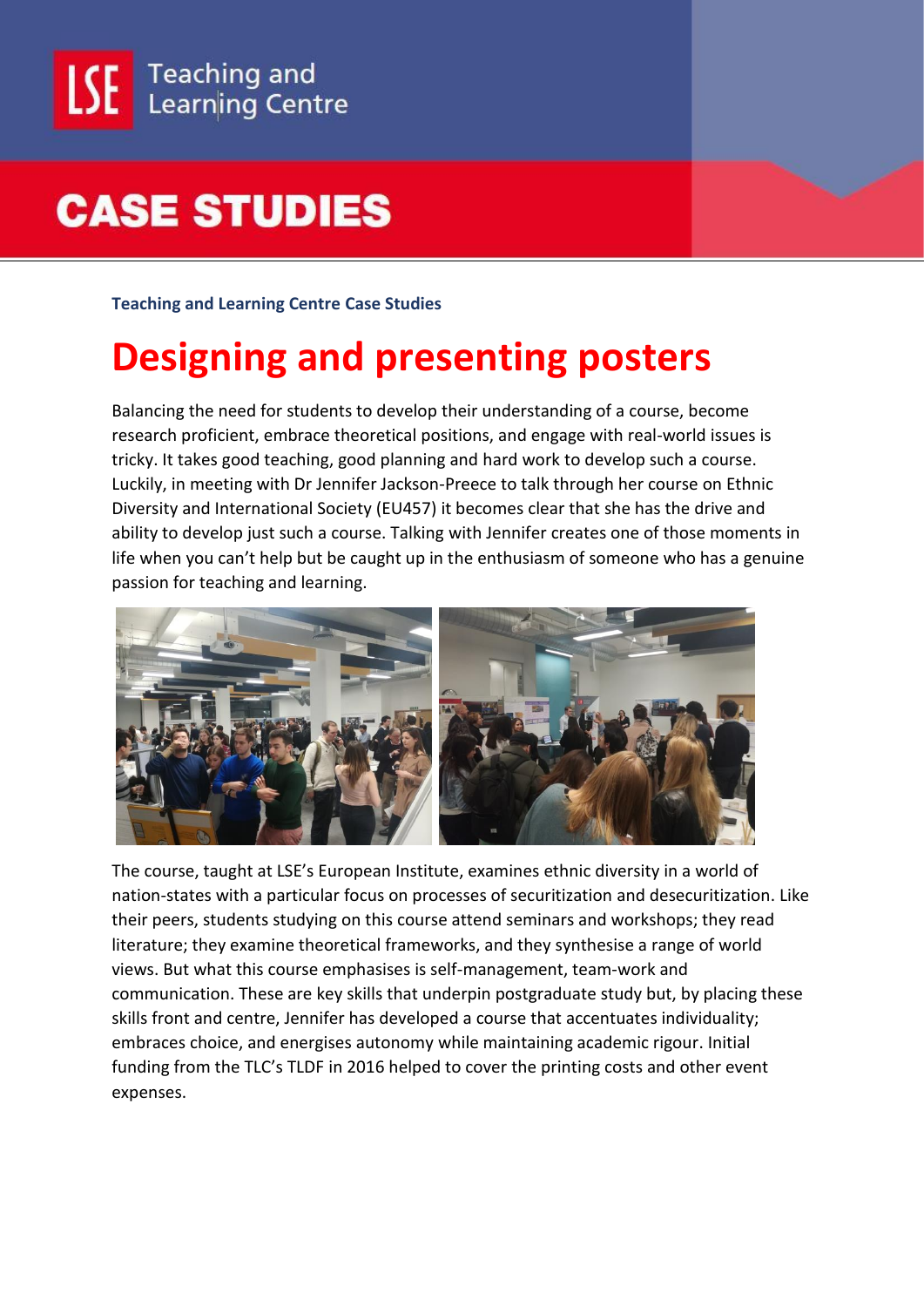



Eighty percent of course assessment is essay based and 20% comes from a research proposal that takes the form of a research poster. It is this poster element that gives the course much of its vibrancy and focus. Students on EU457 present these research posters at a public exhibition in LSE Life. The secret of a good research poster is to take detailed and scrupulous academic work and make it succinct and accessible. This is not an easy skill; the pressure of presenting work is something that every academic knows about. The latest poster presentation at LSE LIFE on 21 February 2017 was a real triumph. Students presented insightful academic work on topics as varied as border security, television satire, selfdesecuritisation and French cinema, supported by a range of world figures who included Angela Merkel, John Oliver, Nigel Farage, Donald Trump, Milos Zeman, Adolf Hitler and the grandmother from the TV show 'Jane the Virgin'.

Developing a course that puts such emphasis on using visual literacy to examine complicated human concepts is really exciting and, in a world of business infographics, blogs and data visualisation, this gives the course a real-world focus. During a previous poster exhibition, a group of individuals from the 'milk round' happened across the students' work and were impressed by the quality of what they saw. They spent time speaking with the students; took pictures of the work, and left excited by a group of students who showed a real depth of understanding. Jennifer tells us that the visit left everyone on a real high and that "*students loved the celebratory moment of being able to show and tell*."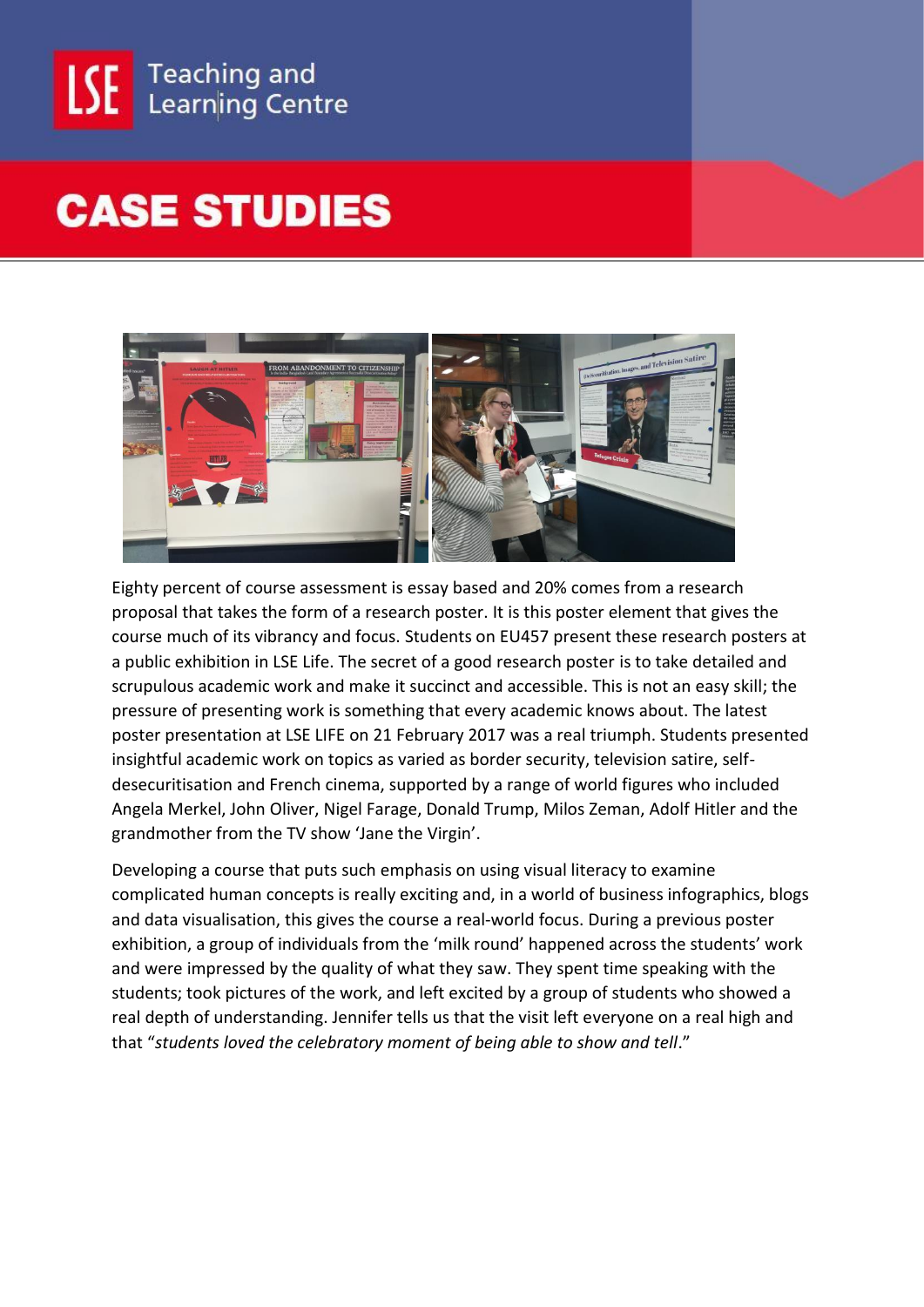



Sitting in the Saw Swee Hock Student Centre café, Jennifer shares an iPad full of pictures of students' work and shows picture after picture of smiling students standing next to their high quality research posters. Two things are quickly evident – first of all, the work that the students have produced is rigorous, cutting-edge and engaging: there is a high level of visual literacy and the work demonstrates real awareness of the problems of diversity and community in a world of nation states. The second thing that is clear is that Jennifer is passionate about what she teaches and driven to do her best for her students. Not only has the development of this course supported high quality student learning but Jennifer is keen to share that she has been inspired by her students; that "*engaging with them deepens my own thinking*" and this helps strengthen her approach to her own research. So this learningcentred course doesn't just benefit the students academically, it also makes them more employable and enhances Jennifer's own research expertise.

The secret of the success of this course seems to be in getting the right mix of subject, assessment and engagement. Jennifer has designed a course that gives students control over the topic they choose to research and control over how they present their work. EU457 broadens the range of assessment but maintains the rigour of academia. As Jennifer puts it: "*I think the moral of this particular story is that good ideas in teaching and learning can grow beyond the spaces where they begin."*

It took Jennifer time and effort to develop this course and she is rightly proud of it but, as she says, "*You don't have to do it on your own.*" There is help and support out there for people who want to develop new courses, relevant assessment methods and a studentcentred pedagogy. If, like Jennifer, you have an idea about a course you would like to develop then you might want to [contact the LSE Teaching and Learning Centre](mailto:tlc@lse.ac.uk) and get the